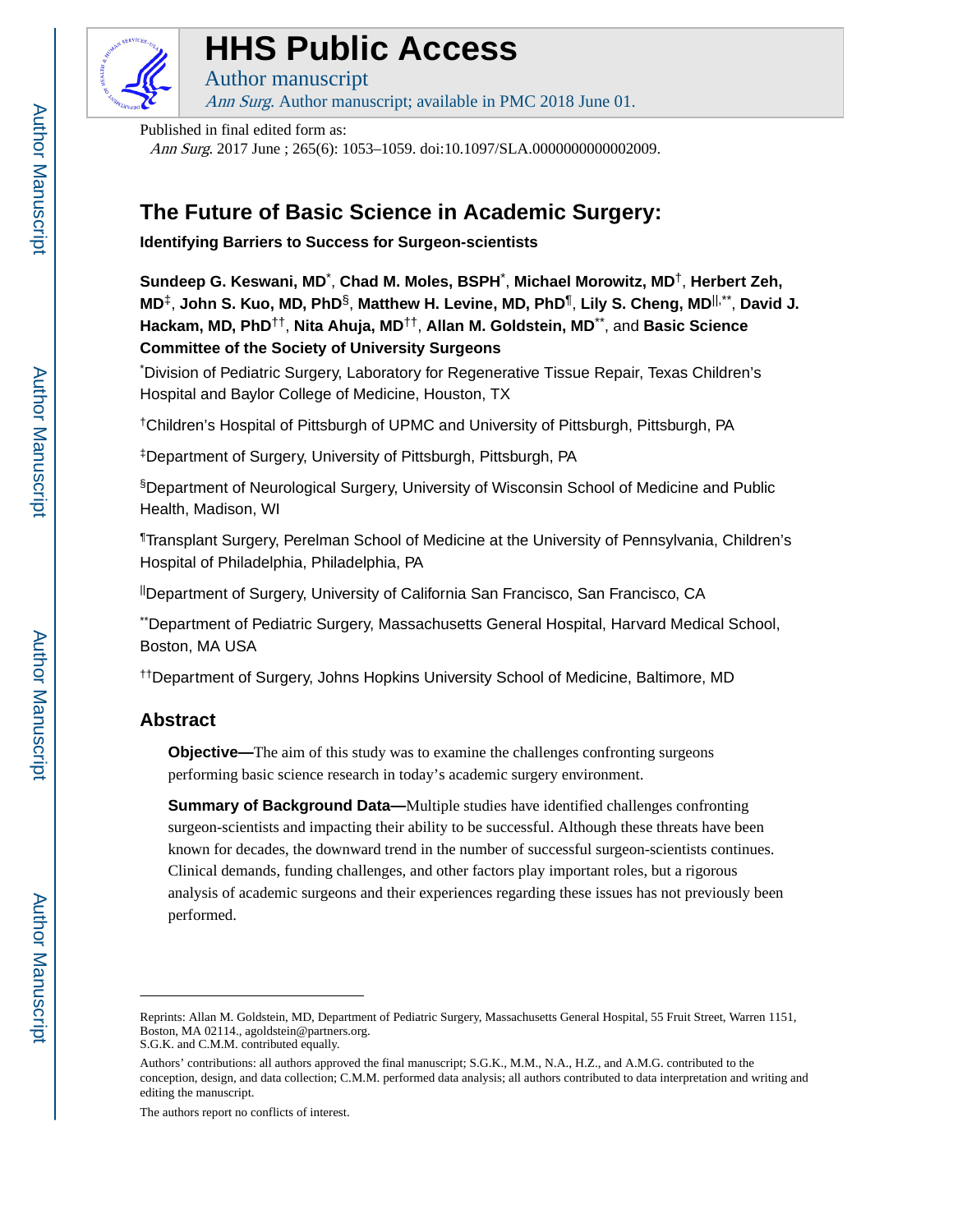**Methods—**An online survey was distributed to 2504 members of the Association for Academic Surgery and Society of University Surgeons to determine factors impacting success. Survey results were subjected to statistical analyses. We also reviewed publicly available data regarding funding from the National Institutes of Health (NIH).

**Results—**NIH data revealed a 27% decline in the proportion of NIH funding to surgical departments relative to total NIH funding from 2007 to 2014. A total of 1033 (41%) members responded to our survey, making this the largest survey of academic surgeons to date. Surgeons most often cited the following factors as major impediments to pursuing basic investigation: pressure to be clinically productive, excessive administrative responsibilities, difficulty obtaining extramural funding, and desire for work-life balance. Surprisingly, a majority (68%) did not believe surgeons can be successful basic scientists in today's environment, including departmental leadership.

**Conclusions—**We have identified important barriers that confront academic surgeons pursuing basic research and a perception that success in basic science may no longer be achievable. These barriers need to be addressed to ensure the continued development of future surgeon-scientists.

#### **Keywords**

academic surgery; basic science; surgeon-scientist; translational research

Surgeons have a long legacy of important contributions in basic and translational research, and advancing the fundamental understanding of surgical diseases remains a priority in academic surgery.<sup>1</sup> However, despite the importance of basic investigation, academic surgeons are expected to participate in clinical care, administrative duties, education, and mentoring. Those who wish to develop a successful research career must also manage laboratory personnel, write manuscripts, obtain funding, and mentor students and fellows. When added to the importance of achieving work-life balance, the challenges facing surgeon-scientists are seemingly insurmountable. Recent pressures have compounded these challenges, including increased difficulty obtaining federal funding, mounting administrative burden, and ever-growing pressure for clinical productivity.<sup>2</sup> It is not surprising that evidence suggests that the continued existence and development of surgeon-scientists is threatened.

Several studies have noted that surgeon-scientists have been falling behind in basic research compared to other disciplines in medicine. Examining National Institutes of Health (NIH) funding from 1995 to 2001 to the 5 most active clinical departments at US medical schools, Rangel et al<sup>3</sup> found that success rates for surgical proposals were significantly lower than for the other departments for all years studied. A similar study of NIH funding from 1982 to 2004 showed that although total grant applications to NIH increased by 124% during that period, applications from surgical departments increased by only 67%.<sup>4</sup> Commensurate with this, total NIH awards went up by 71%, but surgical awards increased only by 41%. Looking specifically at the pipeline of surgeon-scientists, Rangel and Moss<sup>5</sup> compared funding success for career development K-awards between surgical and nonsurgical faculty. Nonsurgeons were 2.5 fold more likely to apply for a K-award, and significantly more likely to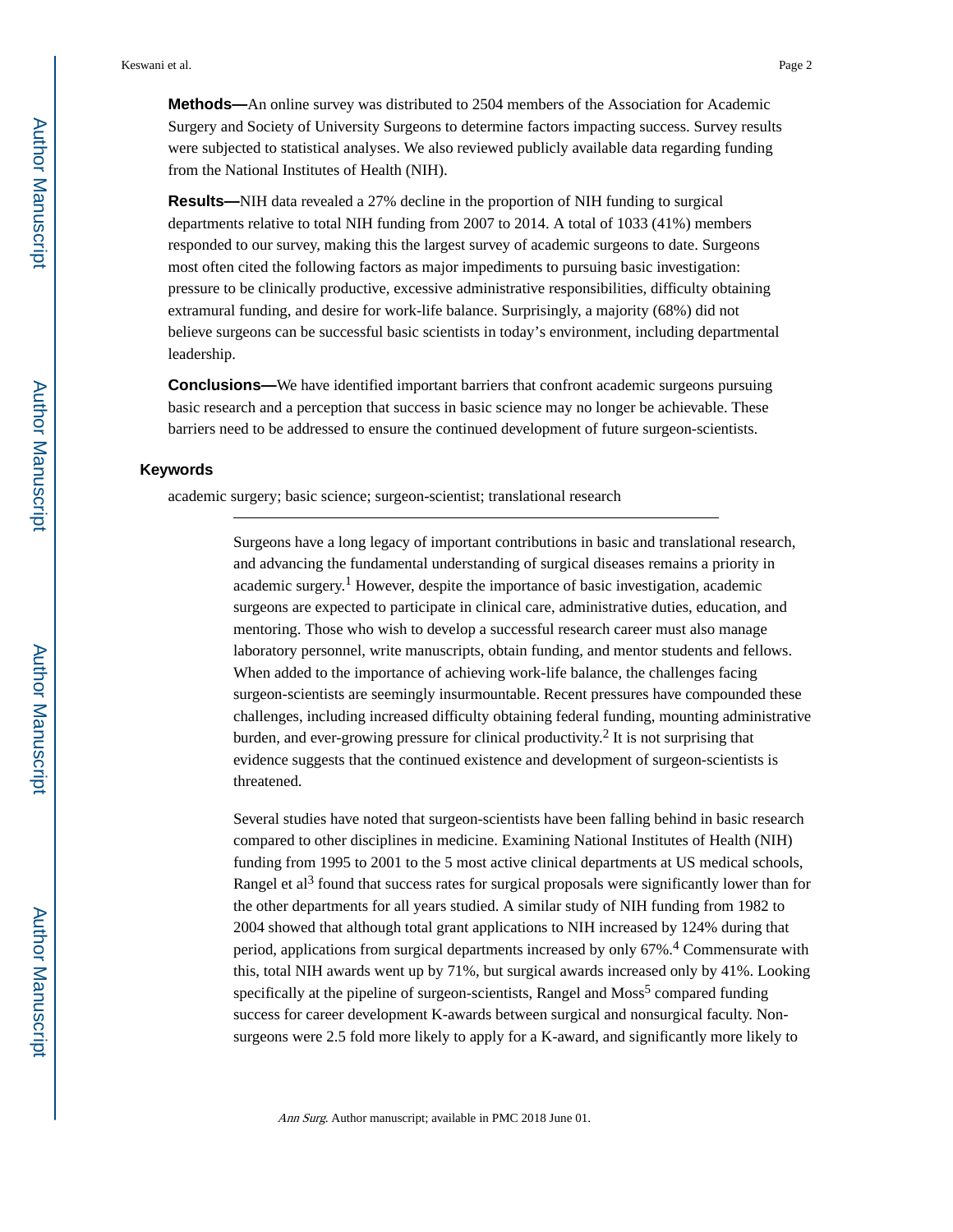Motivated by the uncertain future of basic science in surgery, this study was designed to identify challenges confronting surgeon-scientists to inform academic leaders and to define opportunities for improving the success of the future academic surgical workforce. With over 1000 academic surgeons and trainees responding, this study represents the largest survey to date addressing this important question regarding the future of academic surgery.

## **METHODS**

Data from Blue Ridge Institute for Medical Research were gathered regarding NIH funding at surgical departments in the top 25 funded institutions from 2006 to 2014. Additionally, the number of total and basic science abstracts submitted to the Academic Surgical Congress (ASC) annual meeting was determined for 2011 to 2015.

#### **Survey and Sample Population**

A questionnaire was developed to obtain demographic data, assess perceptions regarding challenges facing surgeon-scientists, and address potential barriers to research productivity. Survey topics included the funding environment, perceptions about basic research, external factors impacting ability to pursue research, training, mentorship, and protected time. The questions were developed by a group of 5 active and experienced surgeon-scientists, and validated for clarity, content, and adequacy through a presurvey test on a group of 8 surgeonscientists representing each of the 4 subgroups (trainees, junior faculty, senior faculty, and chairman/division chiefs). The survey was distributed via e-mail on January 30, 2015 to 2504 members of the Association of Academic Surgery (AAS) and the Society of University Surgeons (SUS). Data were collected anonymously through SurveyMonkey until April, 2015. The expected response rate was approximately 50% based on past surveys. However, we recognized that there is no scientifically proven minimally acceptable response rate, and the surveys were more focused on obtaining a representative sample. Identifiable information was omitted to ensure anonymity. Seniority of respondents was categorized as follows: trainee (medical student, resident, fellow), junior faculty (1–5 years post-training), senior faculty (>5 years post-training), and division chief or department chair.

#### **Statistical Analysis**

Filter and compare rules were used to identify subsets of the population. Filter rules allow data analysis for a group based on defined criteria. Compare rules are a joint distribution between 2 discrete variables, for example, participants conducting basic versus clinical research. SurveyMonkey has a feature that determines statistically significant differences between response groups when the compare rule is applied to a survey question. Raw data were exported Microsoft Excel, and Student t test and N-1 Two Proportion test were used for statistical analysis, with significance defined as  $P < 0.05$ . Trainees were excluded, unless specified.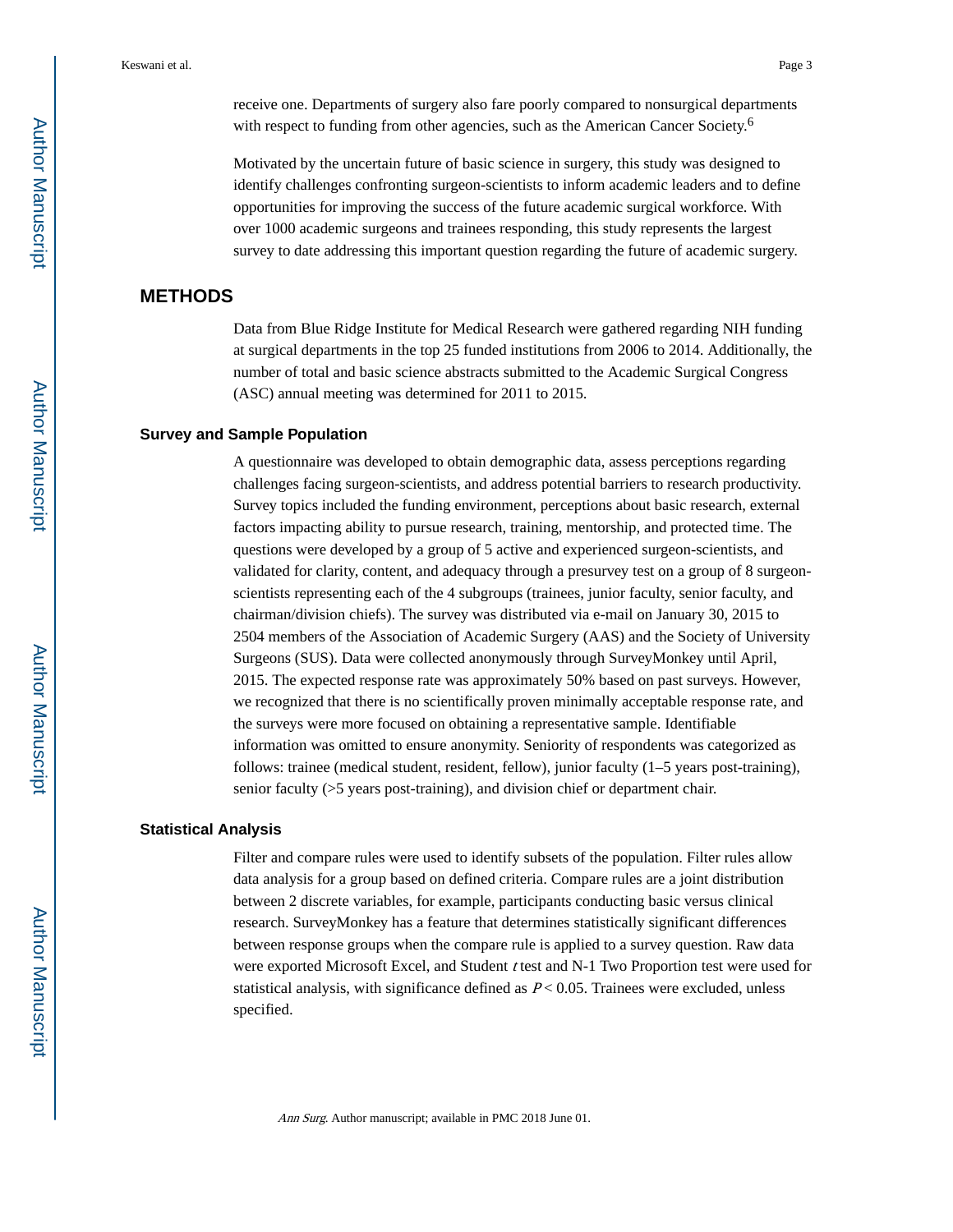## **RESULTS**

Blue Ridge Institute for Medical Research compiles data from NIH on funding to US medical schools and their departments (www.brimr.org). Annual NIH funding to surgery departments was compared to total NIH funding from 2006 to 2014. In 2006, 3.0% of NIH funding to the 25 top-funded institutions went to their surgery departments. This proportion decreased to just 2.3% in 2014 (Fig. 1A), a 23% linear decline ( $R^2 = 0.87$ ; Fig. 1A). The absolute amount of funding to surgical departments over that period declined from \$185,418,928 in 2006 to \$157,808,838 in 2014. In contrast, total NIH funding increased from \$6,223,850,681 to \$6,882,730,545 over the same period. A similar trend was observed when surgery funding was compared to departments of medicine. Surgery departments had 9.6% of the level of funding of medicine departments in 2006, and this decreased to 7.7% in 2014 (Fig. 1B), a drop of 20%, again in a linear fashion ( $R^2 = 0.80$ ).

We analyzed data on the number of abstracts presented at the annual ASC from 2011 to 2015. In 2011, 832 abstracts were submitted, with 398 categorized as basic science. By comparison, 1128 total abstracts were submitted to the 2015 conference, of which 304 were basic science (Fig. 1C). Thus, despite a 36% increase in the total number of abstracts, there was a 24% drop in the basic science abstracts. We also identified a significant decline in the proportion of presented abstracts classified as basic science, with the percentage dropping from 51% in 2011 to 29% in 2015 (Fig. 1D;  $R^2 = 0.95$ ). These data reveal a significant decline in the absolute number of basic science abstracts submitted and in the proportion presented at this academic surgical meeting. Although these results reflect trends only at the ASC, when combined with the Blue Ridge Institute for Medical Research data above, the evidence suggests a national decline in basic research by surgeons.

To understand the factors negatively impacting basic science in surgery, we conducted a survey of the AAS and SUS membership. Of the 2504 individuals who received the survey, 1033 (41.3%) academic surgeons responded, 6 (0.2%) opted out, 33 (1.3%) bounced back, and 1433 (57.2%) did not respond. The Northeast and Midwest had the highest reporting percentages with 303 (29%) and 289 (28%) responses, respectively. In total, 261 trainees (26%), 235 junior faculty (23%), 295 senior faculty (29%), and 227 division chiefs or department chairs (22%) completed the questionnaire (Fig. 2A). The most common specialties included acute care and trauma (23%), general (22%), oncology (21%), pediatrics (15%), and minimally invasive surgery (12%) (Fig. 2B). Of participants currently engaged in research, 45% indicated their primary research focus as clinical and 42% indicated basic science. Values are self-reported and individuals could choose >1 answer (Fig. 2C).

#### **Perceptions About Basic Science Research**

Respondents were asked whether they believe that it is realistic for surgeons to be successful in basic science in today's environment. Only 32% of faculty answered "yes" (Fig. 3A). When the respondents were stratified by primary research focus, surgeons in basic science were more likely to hold this positive outlook as compared to clinical researchers (44% vs. 24%, P < 0.001; Fig. 3B). 5723%, P < 0.001; Fig. 3C). Analyzing only the basic science cohort, funded versus non-funded faculty responded positively in 47% versus 38%, though this did not reach statistical significance (not shown). Remarkably, analysis based on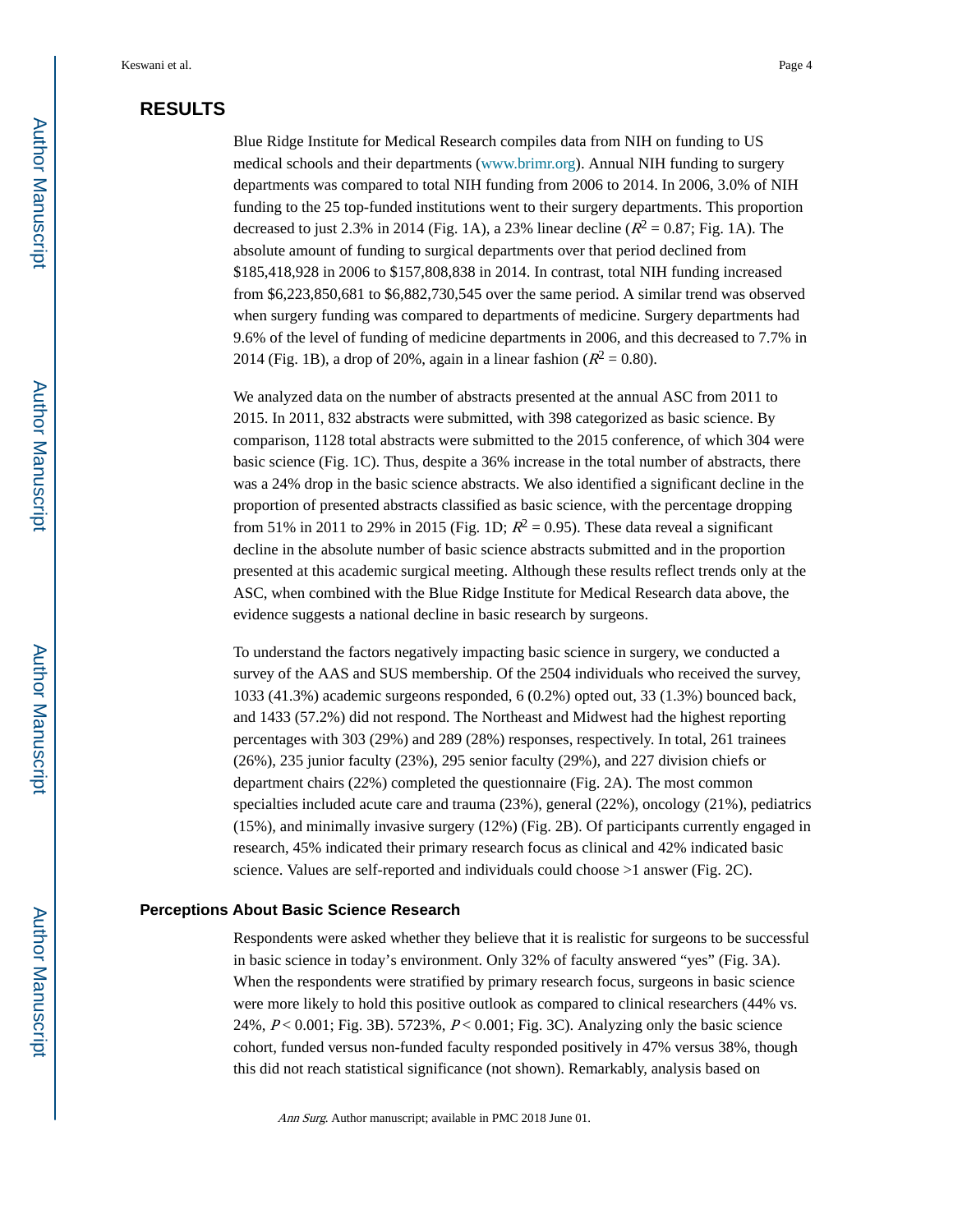academic seniority revealed that only 35% of division/department chiefs responded that it is realistic to expect surgeons to succeed in basic research, with 29% of junior faculty responding positively.

We specifically analyzed responses of those with extramurally funded basic science programs, as this reflects a successful cohort of investigators. Surprisingly, of 213 faculty in this category, 113 (53%) believe it is unrealistic for a surgeon to be successful in basic research. This group provided 47 comments to explain their response, and these fell into 4 common themes (Fig. 3D). The themes include (1) insufficient time, (2) inadequate departmental support, (3) poor intrinsic desire (ie, lack of motivation), and (4) difficulty in obtaining funding. Further analysis to determine the causes of pessimism among this subgroup was performed by analyzing their responses to questions regarding extrinsic pressures often cited as major challenges to surgeon-scientists. As shown in Figure 3E, a majority of this subgroup felt that the following factors represent the major barriers to success: work-life balance, administrative responsibilities, and clinical demands.

Among respondents, 57% felt that basic science research was a priority in their department. The percentage was greatest among surgeons conducting basic science as compared to clinical research (62% vs. 53%;  $P \le 0.05$ ). Respondents with extramural funding were more likely to perceive basic science as a departmental priority compared to nonfunded respondents (65% vs. 47%;  $P < 0.001$ ). Further stratified by academic position, 61% of division chiefs and chairs with funding responded that basic science was a priority, compared to 41% of senior leaders without funding  $(P < 0.005)$ . Notably, division chiefs and department chairs (54%) were more likely to believe that the amount of basic science research carried out by their surgical department was too little compared to senior (47%;  $P =$ NS) and junior faculty  $(44\%; P < 0.05)$ .

Since junior faculty represents the future of academic surgery, we asked "What do you think is the number one reason junior faculty members have difficulty achieving extramural funding?" Perceptions were similar among basic and clinical researchers, with both groups identifying the funding environment as a major obstacle to success (35% for basic science vs. 32% for clinical research;  $P = NS$ ). Both also cited excessive clinical demands as a major challenge, with clinical researchers pointing to this more often than their peers in basic science (47% vs. 40%;  $P < 0.05$ ). Additionally, responses were stratified by academic position. Junior faculty most often cited the challenging funding environment (34%) and "excessive clinical demands or insufficient protected time" (44%).

#### **Funding Environment**

Of all faculty participating in the survey  $(n = 757)$ , 47% had extramural funding (Fig. 4A). The proportion of funded faculty was greater among basic scientists (69%) than among clinical researchers (37%) (Fig. 4A). Among faculty with extramural funding  $(n = 352)$ , those conducting basic science comprised a significantly greater percent (61%) than those conducting clinical research  $(36\%, P < 0.001)$ . Among funded faculty conducting basic research, the sources of funding included NIH (51%), other federal sources (19%), foundations (29%), surgical societies (18%), and other extramural sources (21%) (Fig. 4B).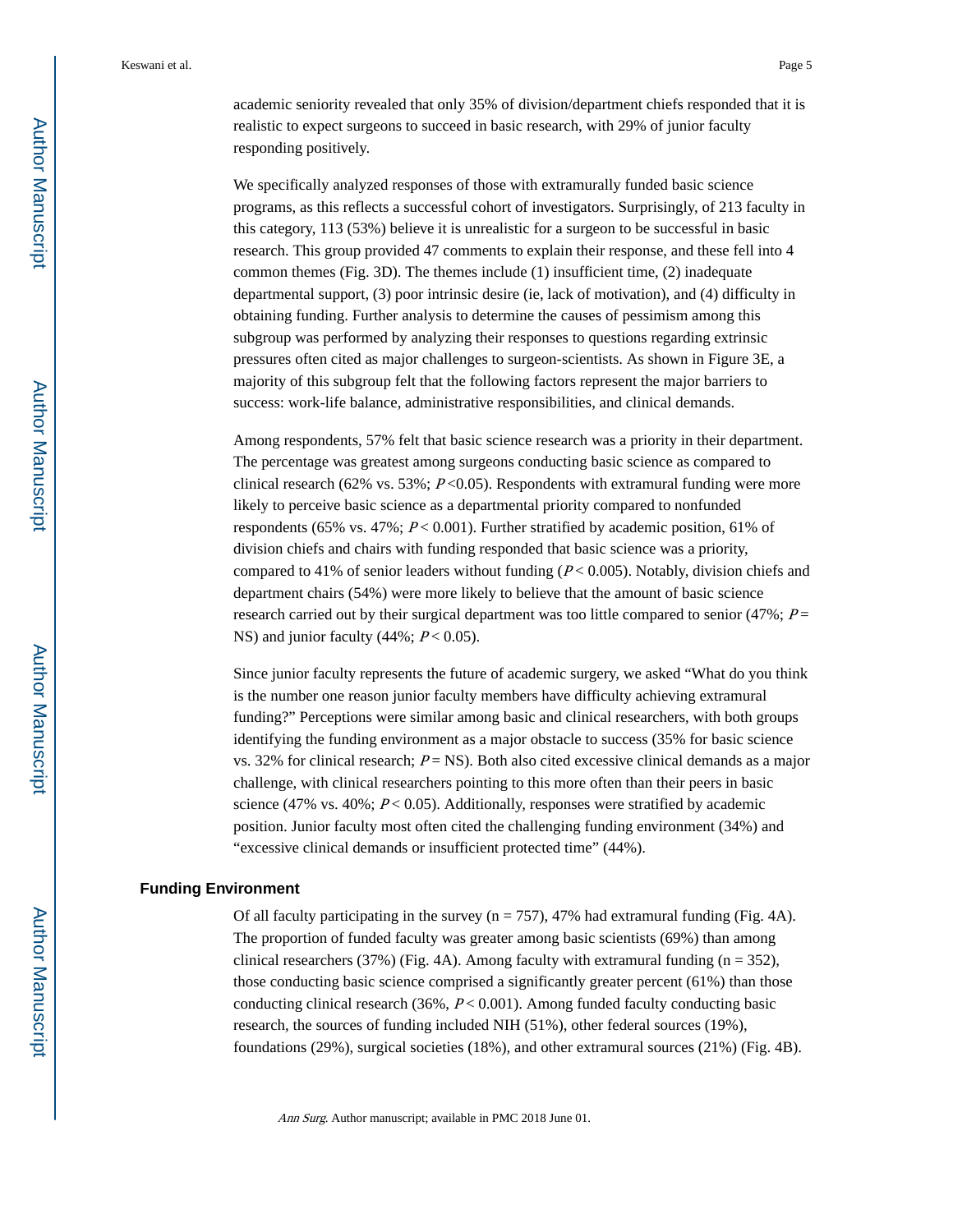Of note, the likelihood of having extramural funding for both basic and clinical investigators increased with seniority, as shown in Figure 4C.

We examined the correlation between the number of federal grant applications submitted by academic surgeons and the likelihood of achieving funding. The results are shown in Figure 4D (basic researchers) and Figure 4E (clinical investigators). The "submitted" bars on the graph represent the percentage of respondents  $(y \text{ axis})$  reporting that they submitted the indicated federal grants  $(x \text{ axis})$  over the past 3 years. The "funded" bars show the proportion of individuals in each group who are actively funded. For example, 4.2% of all basic scientists reported they had submitted >8 grants, and 85% of that cohort is funded. Among basic scientists, 81% had submitted a federal grant in the last 3 years, compared to 44% of clinical researchers ( $P \le 0.0001$ ; Fig. 4D). For both groups, there was a significant correlation between the number of applications submitted and the likelihood of achieving extramural funding. Only 60% of basic researchers who reported submitting only 1 federal grant over the past 3 years were funded, as compared to 92% of those who submitted 5 to 8 grants (Fig. 4D). A similar trend was observed among clinical investigators (Fig. 4E). However, the number of surgeon-scientists who submitted  $\overline{5}$  grant applications over a 3year period was small, accounting for only 17% of basic scientists (Fig. 4D) and 7% of clinical researchers (Fig. 4E).

#### **External Pressures**

Multiple external pressures influence a surgeon's likelihood of achieving a successful research career. Work-life balance, for example, was found to significantly impact their desire to pursue research (Fig. 5A). When stratified by academic position, the data show that 73% of trainees identify work-life balance as affecting their commitment to research. This was significantly higher than junior faculty (65%), senior faculty (64%), and division chiefs, and department chairs (50%;  $P < 0.05$ ). Another factor impacting the ability of surgeons to conduct research is excessive administrative duties, as indicated by 62% of respondents, with a disproportionate influence on more senior surgeons (Fig. 5B). Although 74% of chiefs and chairs felt their research is adversely affected by administrative responsibilities, the numbers were significantly lower for senior faculty (60%) and junior faculty (57%;  $P \leq$ 0.001). Finally, the pressure to be clinically productive and generate revenue is felt by most surgeon-scientists. Of all academic faculty, 86% feel pressure either "all of the time" or "some of the time," significantly impacting their ability to do research (Fig. 5C).

When queried "Is the current NIH pay line impacting your interest in pursuing basic science research?" 43% of all faculty responded "yes," with 22% feeling that "funding levels are so restrictive that it is not worth submitting." Among the 299 basic science faculty that responded to this question, 36% answered "Yes, but NIH funding has always been competitive and so you just have to try harder" (Fig. 5D), a perception more prevalent among basic scientists than among their peers in clinical research (36% vs.  $16\%$ ;  $P$  < 0.0001).

Mentorship has been suggested to play an important role for young surgeon-scientists. We analyzed whether surgeons had mentors, their role as mentors, and whether a correlation could be identified between mentorship and success. Including trainees, 47% of participants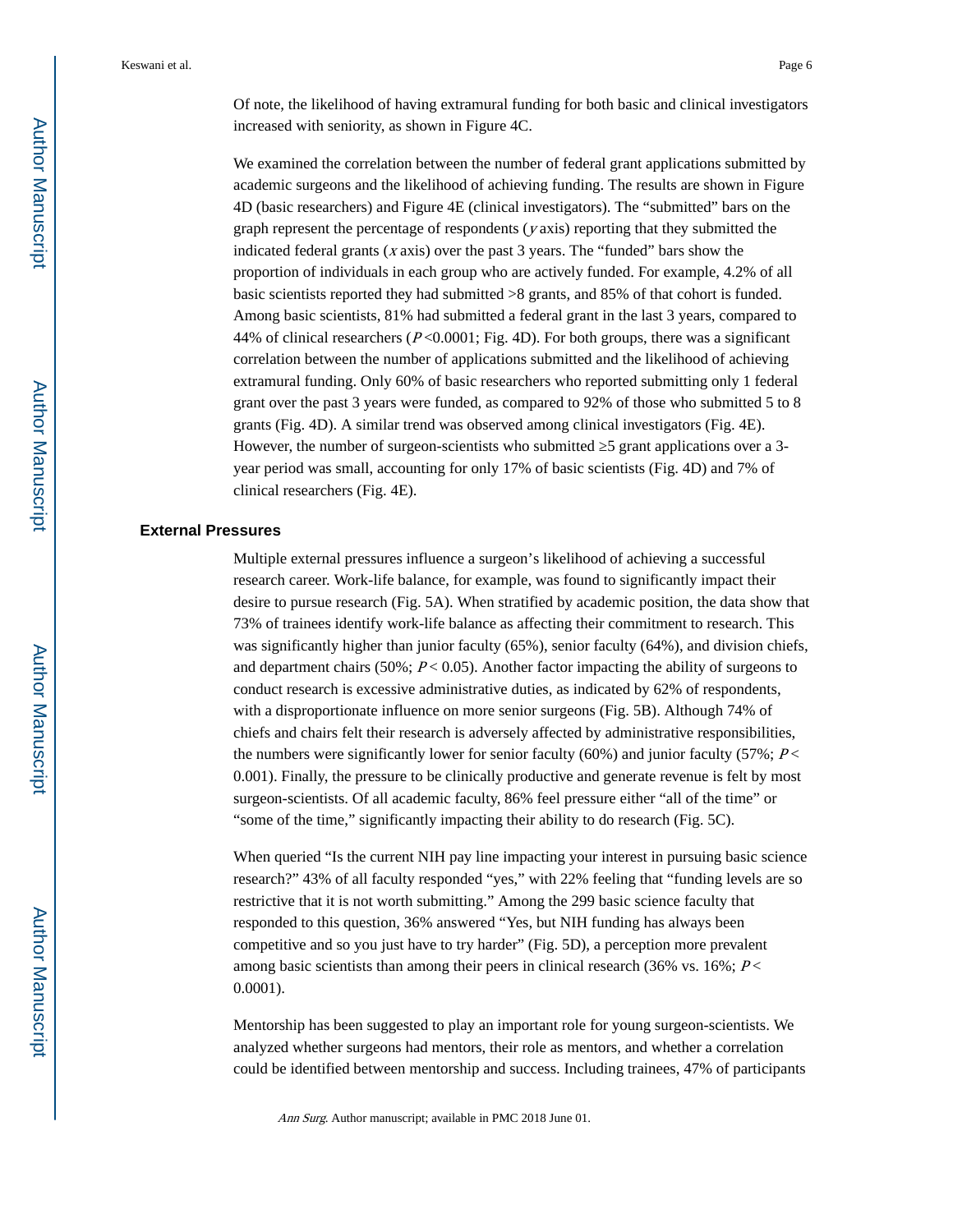did not have a current research mentor. This was more common among clinical researchers than basic scientists (56% vs. 37%;  $P < 0.001$ ). Interestingly, although having a mentor did not predict funding success (Fig. 5E), several attributes of mentoring were more often reported by funded investigators (Fig. 5E), including meeting regularly with their mentor (39% vs. 30%;  $P < 0.001$ ) and having a mentor who reviewed their grant applications (42%) vs. 28%;  $P < 0.001$ ).

#### **Training**

Over 74% of participants reported performing research as a surgical resident because they were confident they wanted to pursue an academic career, and 54% did it to enhance fellowship opportunities. When asked to identify their primary research focus as a resident, 66% reported basic science and 39% indicated clinical research. Younger respondents were significantly less likely to have conducted basic science as a resident than more senior surgeons. Division chiefs and department chairs (76%) and senior faculty (75%), for example, were significantly more likely to have conducted basic research as a surgical resident than junior faculty (60%) or trainees (53%;  $P < 0.001$ ).

When faculty were asked about their first research environment after completing training, 26% said they started their own laboratory, 34% joined an established investigator, and 32% initiated a clinical research program. Interestingly, 64% of those who started their own laboratory currently have extramural funding, significantly more than those who joined an established investigator (48%) or initiated a clinical research effort (36%;  $P < 0.001$ ). Interestingly, 57% of surgeon-scientists remained in a scientific field similar to their research as trainees, and this was more pronounced among basic researchers (72%) than clinical researchers (59%;  $P < 0.005$ ). To gauge the overall perception about surgical trainees pursuing basic research, we found that the majority (64%) of faculty believe "basic research among surgical trainees should be limited to a select few residents with the ambition and talent to be successful in future research activities." This response did not vary significantly among trainees (66%), junior faculty (65%), senior faculty (61%), and chiefs/chairs (68%), nor did it vary between basic (64%) and clinical (65%) investigators.

### **DISCUSSION**

Over the past several decades, federal funding to surgeon-scientists has been lagging, $3-6$  and our analysis suggests that this trend continues. Compounded by the current funding environment and its impact on research productivity, the future of basic research in academic surgery may be threatened. As the cost associated with conducting basic research continues to grow, the competition to obtain funding from the NIH and other extramural sources has become progressively difficult. This is especially true when considering the steady decline in the NIH payline since  $2003<sup>7,8</sup>$  The federal budget sequestration in 2013 had a significant impact on the NIH and other agencies funding biomedical research, requiring the NIH to cut its budget by 5% (\$1.6 billion) in 2013. NIH Director Francis Collins stated, "I worry desperately this means we will lose a generation of young scientists."<sup>9</sup> The NIH budget increased by only \$150 million (0.5%) in 2015, significantly less than the \$606 million increase approved by the Senate spending committee and \$211 million requested by the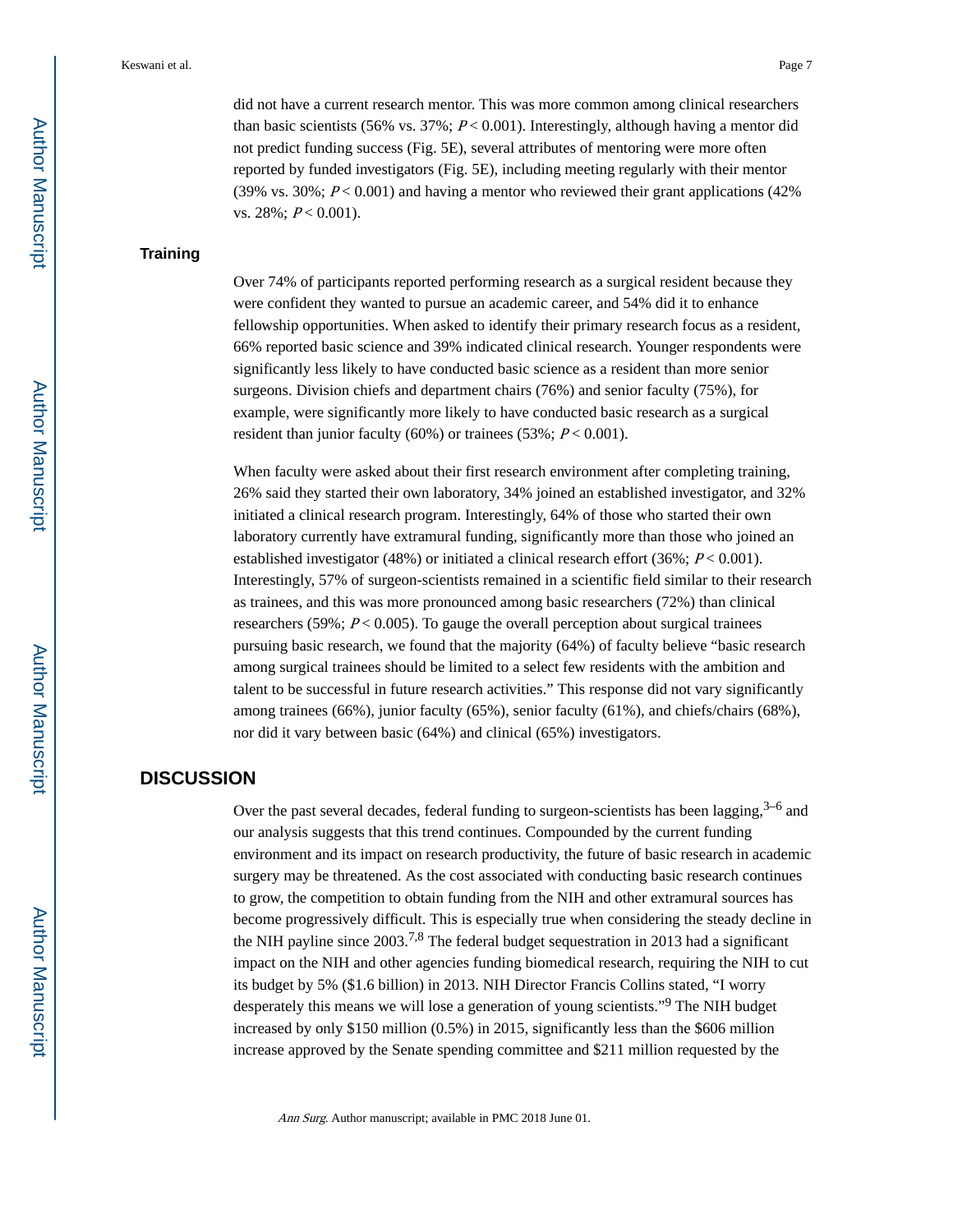White House. This increase still resulted in a budget level below that in 2012.<sup>10</sup> In fact, in inflation-adjusted dollars, the NIH budget is  $>22\%$  below the 2003 level.<sup>8</sup>

We found a strong positive correlation between the number of grant proposals submitted and the rate of achieving extramural funding support. This is an important observation that needs to be emphasized to young surgeons seeking to establish successful research careers. Historically, surgeons have not applied as often as their nonsurgical peers.<sup>4,5,11</sup> This likely contributes to the fact that only 46% of all faculty surveyed, and 69% of basic scientists, had extramural funding. Although "success" in basic research is difficult to define, we use federal funding as a proxy, but accept that alternative revenue sources (private industry, philanthropy, clinical revenue) can sustain productive basic research programs. Nevertheless, achieving peer-reviewed federal funding is commonly accepted as indicative of a successful research effort. Based on this metric, and the data presented here and previously by others, surgeon-basic scientists are falling behind and the future of this important aspect of academic surgery is uncertain.

Recognizing that multiple challenges confront surgeon-scientists, the SUS formed a Basic Science Committee tasked with identifying the issues facing surgical investigators to inform potential solutions. Established in 1938, the SUS is one of the premier organizations dedicated to the advancement of the surgical sciences. Its members have held an essential role in the development of modern surgery, contributing scientific breakthroughs and technological advances.12 Formed in 1966 with a similar mission, the AAS promotes a vision of research and academic pursuits through the exchange of ideas between surgical residents, junior faculty, and established academic surgeons.13 The ASC is the annual academic meeting jointly sponsored by these 2 organizations, representing the largest cohort of academic surgeons in North America. Two previous studies surveyed academic surgeons on the topic of surgeon-scientists. Ko et al  $(2000)^{14}$  invited 850 senior members of the AAS, SUS, and the American Surgical Association to complete a questionnaire, achieving a 44% response rate. In this survey, conducted over 15 years ago, academic surgeons believed that basic science research is a valuable pursuit. However, clinical and administrative responsibilities represented significant barriers to their research success. What was notably absent was the issue of research funding, a problem that has become much more pressing since that publication. The second study, by Chokshi et al  $(2009)$ ,  $^{12}$  sent an online survey to 1381 SUS members, with 23% responding. In this study, the authors again noted the burden of clinical activities, with participants spending at least twice as much time on clinical care than in research, partly because of the pressure to be financially productive. The present study adds important new information to this body of knowledge. It includes results from >1000 respondents, representing the largest survey to date focused on scientific research among surgeons. Furthermore, this survey gauges the perceptions of surgeons with regard to basic science research in light of growing clinical and financial pressures, mounting administrative burden, and importantly increasingly challenging national funding environment.

To formulate solutions to the challenges facing surgeon-scientists, identifying the external pressures that limit opportunities for success is a priority. These pressures impact a surgeon's ability to succeed primarily by limiting the amount of time they can dedicate to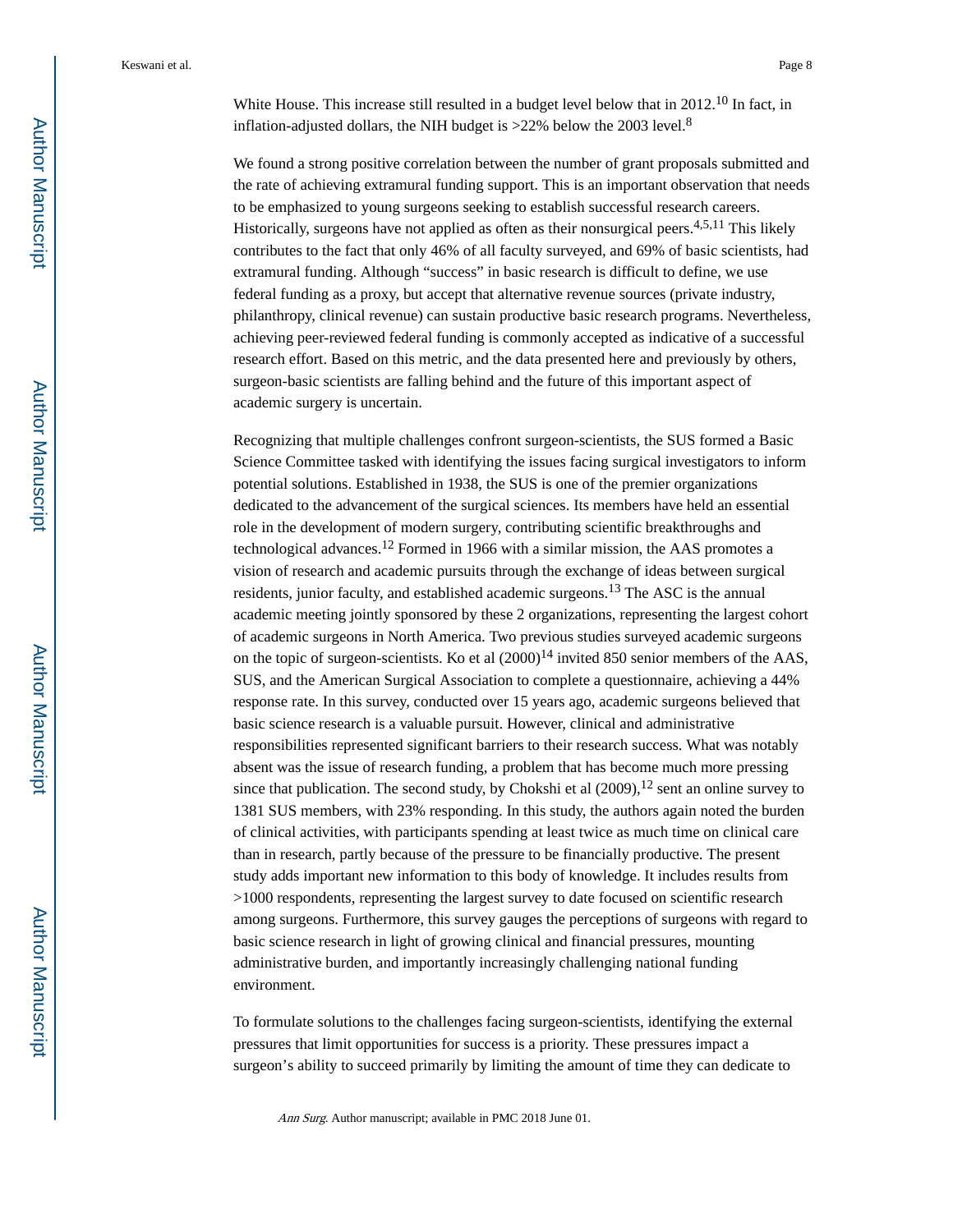their research. Pressure from department and hospital leadership to generate clinical revenue, often exacerbated by insufficient financial incentives for faculty to be academically productive, has previously been identified as one of the factors that adversely impact an investigator's research effort.4,12,14,15 Increased administrative duties also impact research activities.4,6,12,14 We similarly found that surgeon-scientists feel that the pressure to be clinically productive and the burden of excessive administrative responsibilities both adversely affect their ability to be productive scientifically. We also identified a focus on the impact of basic research on work-life balance, especially among younger respondents, further limiting the time and motivation for research. Finally, the difficulty of obtaining funding has become a major impediment. These obstacles make basic/translational research increasingly difficult to pursue and ultimately cause not only current, but also aspiring, surgeon-scientists to question their motivation to pursue basic science.

One of the most surprising, and concerning, findings is that 68% of academic surgical faculty believe it is unrealistic for a surgeon to be a successful basic researcher. This is even more concerning when taking into consideration that this perception is prevalent even among those who consider themselves basic scientists. Furthermore, it is troubling that 65% of department leaders share this view. Changing this broad perception will be difficult without surgical chairmen/directors asserting the importance of basic investigation as integral to their programs.16 This negative perception may partly underlie the declining proportion of surgeons performing basic research during residency. Whereas 75% of division/department leaders did basic science during residency, only 60% of junior faculty and 53% of trainees did so. Given the finding that most academic surgeons remain in a research field similar to what they did during training, the decrease in basic research among our future surgeons and leaders is another reason for concern.

This study has several limitations owing to the nature of a survey and the inherent methodologic issues. There may have been potential bias in who responded. For example, 42% of respondents indicated basic science as their primary research focus, a relatively high proportion. Also, the responses are self-reported and therefore subject to variability and inconsistency. Nevertheless, this study reflects the opinions of a large cohort of academic surgeons and represents the prevailing perceptions and experiences of that group regarding critical barriers confronting surgeons pursuing basic/translational research. These barriers include the difficult funding environment, excessive clinical demands, and an overall belief that surgeons cannot succeed in basic science. Leaders in academic surgery need to be aware of these challenges so that an informed discussion can begin at the department, hospital, and national levels on how best to address them. Surgeon-scientists also need to do their part to enhance their likelihood of success. This includes increasing their frequency of grant applications and engaging more closely with appropriate mentors, both of which were found by our study to be associated with funding success; and both of which could be used as performance metrics by department leaders.

As mentioned above, the changing academic and hospital environment has contributed to a prevailing perception that it is unrealistic for surgeons to succeed as basic scientists, and may have surgeons wondering whether it is even worthwhile to maintain and develop links between basic science and surgery. If such attitudes permeate surgical leadership, it will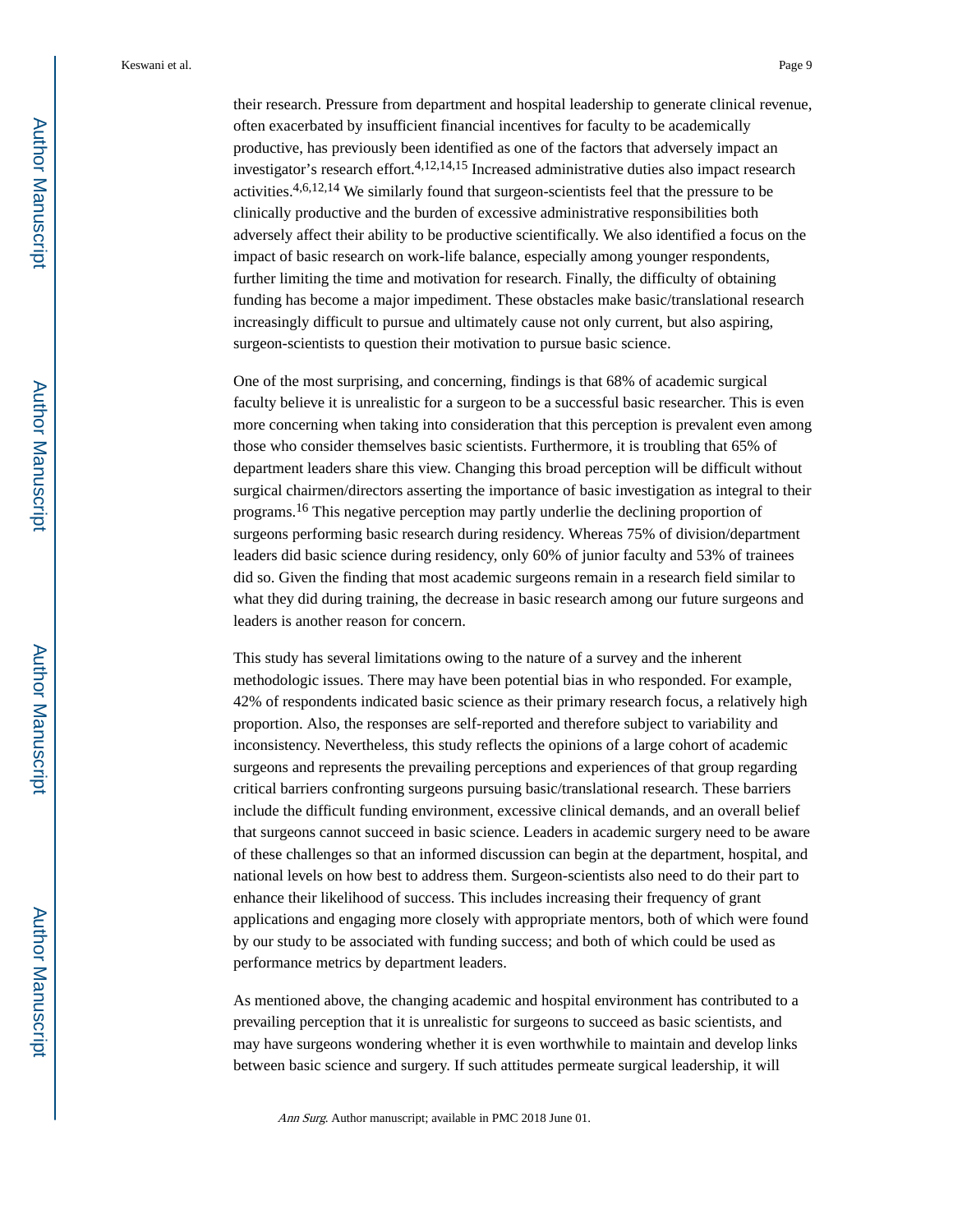influence the justification for making the investment required to encourage young faculty along a path toward basic science inquiry and research independence. Current models for surgical training need to be evaluated and possibly changed to develop surgeon-scientists prepared to succeed in today's competitive scientific environment.<sup>17–19</sup> If we agree that fundamental investigation into the pathophysiology and treatment of surgical disease needs to include the active participation of surgeons, then academic surgery must act to address these challenges and ensure the continued development of surgeon-scientists and an environment that promotes their success.

#### **Acknowledgments**

N.A. has grant funding from Astex and Cepheid Inc.

The authors are grateful to the members of the AAS and SUS who completed the survey.

#### **References**

- 1. Stein SL. Scholarship in academic surgery: history, challenges, and ideas for the future. Clin Colon Rectal Surg. 2013; 26:207–211. [PubMed: 24436678]
- 2. Rubio DM, Primack BA, Switzer GE, et al. A comprehensive career-success model for physicianscientists. Acad Med. 2011; 86:1571–1576. [PubMed: 22030759]
- 3. Rangel SJ, Efron B, Moss RL. Recent trends in National Institutes of Health funding of surgical research. Ann Surg. 2002; 236:277–287. [PubMed: 12192314]
- 4. Mann M, Tendulkar A, Birger N, et al. National institutes of health funding for surgical research. Ann Surg. 2008; 247:217–221. [PubMed: 18216525]
- 5. Rangel SJ, Moss RL. Recent trends in the funding and utilization of NIH career development awards by surgical faculty. Surgery. 2004; 136:232–239. [PubMed: 15300185]
- 6. Wells SA. The surgical scientist. Ann Surg. 1996; 224:239–254. [PubMed: 8813253]
- 7. Garrison HH, Deschamps AM. NIH research funding and early career physician scientists: continuing challenges in the 21st century. FASEB J. 2014; 28:1049–1058. [PubMed: 24297696]
- 8. [Accessed March 21, 2016] Sequestration cuts biomedical research. Federation of American Societies for Experimental Biology website. 2014. Available at: [http://www.faseb.org/](http://www.faseb.org/pdfviewer.aspx?loadthis=http%3A%2F%2Fwww.faseb.org%2FPortals%2F2%2FPDFs%2Fopa%2FSequestration%2520factsheet.pdf) [pdfviewer.aspx?loadthis=http%3A%2F%2Fwww.faseb.org%2FPortals%2F2%2FPDFs%2Fopa](http://www.faseb.org/pdfviewer.aspx?loadthis=http%3A%2F%2Fwww.faseb.org%2FPortals%2F2%2FPDFs%2Fopa%2FSequestration%2520factsheet.pdf) [%2FSequestration%2520factsheet.pdf](http://www.faseb.org/pdfviewer.aspx?loadthis=http%3A%2F%2Fwww.faseb.org%2FPortals%2F2%2FPDFs%2Fopa%2FSequestration%2520factsheet.pdf)
- 9. Vergano, D. [Accessed March 20, 2016] Science faces sequestration cuts. USA Today web site. Feb 25. 2013 Available at: [http://www.usatoday.com/story/tech/sciencefair/2013/02/25/budget-nih](http://www.usatoday.com/story/tech/sciencefair/2013/02/25/budget-nih-collins/1947277/)[collins/1947277/](http://www.usatoday.com/story/tech/sciencefair/2013/02/25/budget-nih-collins/1947277/)
- 10. Kaiser, J. [Accessed March 20, 2016] Within NIH's flat 2015 budget, a few favorites. Science Magazine website. Dec 10. 2014 Available at: [http://www.sciencemag.org/news/2014/12/within](http://www.sciencemag.org/news/2014/12/within-nih-s-flat-2015-budget-few-favorites)[nih-s-flat-2015-budget-few-favorites](http://www.sciencemag.org/news/2014/12/within-nih-s-flat-2015-budget-few-favorites)
- 11. Ratcliffe MB, Howard C, Mann M, et al. National Institutes of Health funding for cardiothoracic surgical research. J Thorac Cardiovasc Surg. 2008; 136:392–397. [PubMed: 18692647]
- 12. Chokshi NK, Simeone DM, Chari RS, et al. A survey of academic surgeons: work, stress, and research. Surgery. 2009; 146:462–468. [PubMed: 19715802]
- 13. Donowitz M, Germino G, Cominelli F, et al. The attrition of young physician-scientists: problems and potential solutions. Gastroenterology. 2007; 132:477–480. [PubMed: 17258744]
- 14. Ko CY, Whang EE, Longmire WP Jr, et al. Improving the surgeon's participation in research: is it a problem of training or priority? J Surg Res. 2000; 91:5–8. [PubMed: 10816342]
- 15. Homer-Vanniasinkam S, Tsui J. The continuing challenges of translational research: clinicalscientists' perspective. Cardiol Res Pract. 2012; 2012:246710. [PubMed: 23050194]
- 16. Niederhuber JE. An old problem that may be getting worse (Editorial). Ann Surg. 2008; 247:222– 223. [PubMed: 18216526]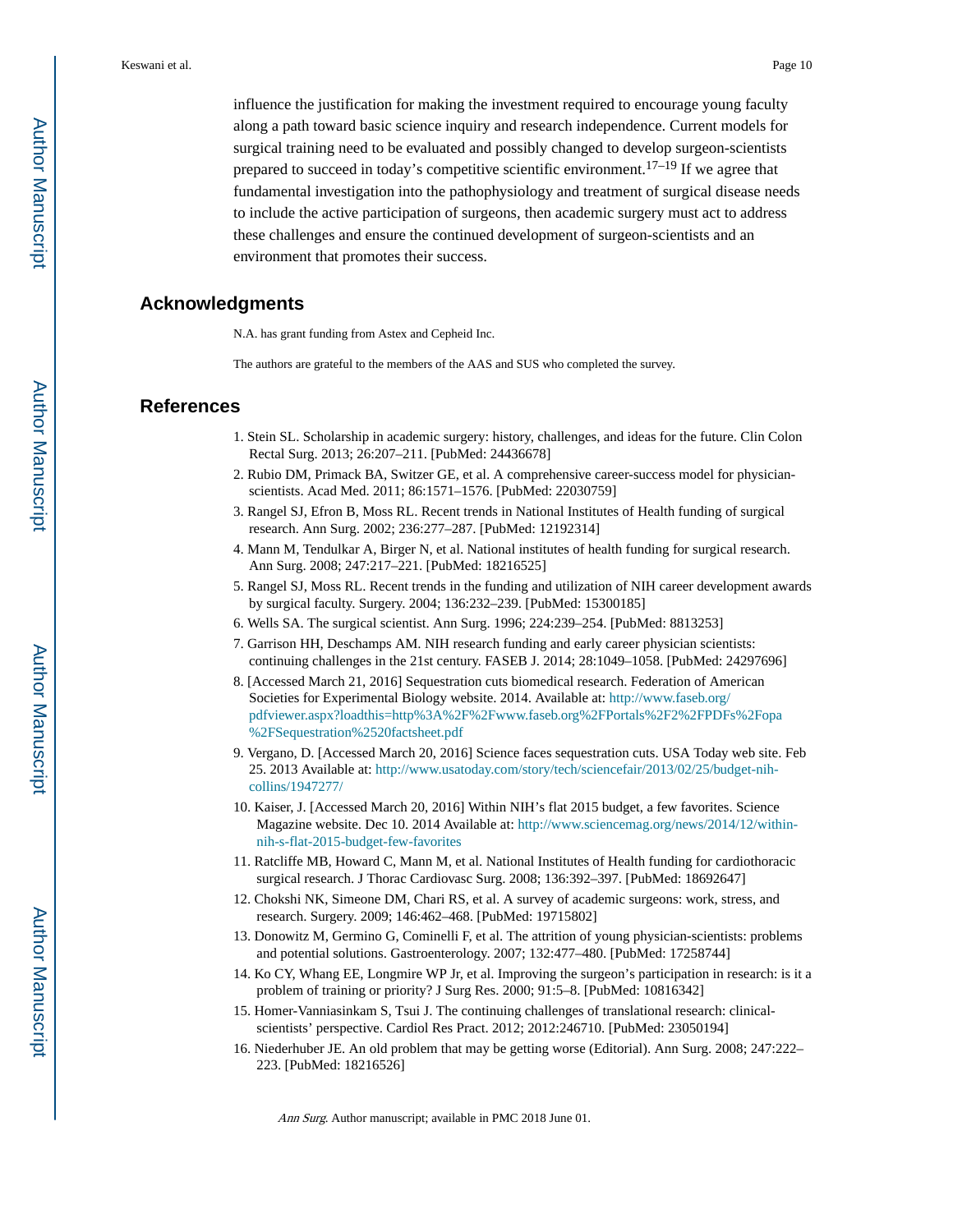- 17. Kirk AD, Feng S. Surgeons and research: talent, training, time, teachers and teams (Editorial). Am J Transplant. 2011; 11:191–193. [PubMed: 21226841]
- 18. Menger MD, Schilling MK, Schafers HJ, et al. How to ensure the survival of the surgeon-scientist? The Homburg Program. Langenbecks Arch Surg. 2012; 397:619–622. [PubMed: 22362055]
- 19. Wan DC, Wang KC, Longaker MT. Training the contemporary surgeon-scientist (Editorial). Plast Reconstr Surg. 2012; 129:1023–1025. [PubMed: 22456371]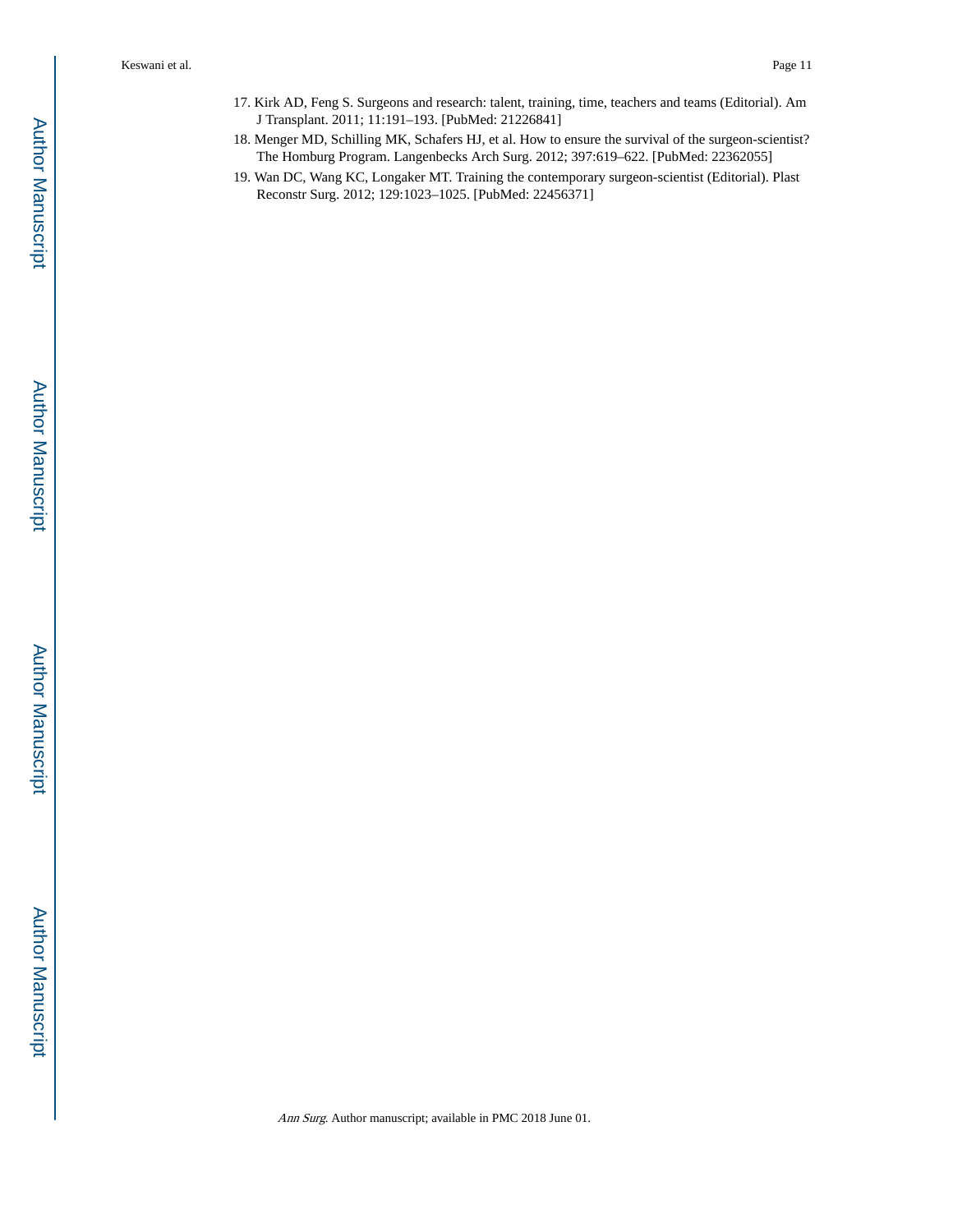

#### **FIGURE 1.**

Steady decline in National Institutes of Health (NIH) funding of surgical research and in the prevalence of basic science in academic surgery. NIH award data for fiscal years 2006 to 2014 were obtained from the Blue Ridge Institute for Medical Research. Values include direct and indirect costs, but exclude research and development contracts. Values represent the top 25 US medical schools that receive the most NIH funding. Departments of Surgery funding relative to total institutional funding (A) and to Departments of Medicine (B) are shown. The number of basic science abstracts submitted to the ASC from 2011 to 2015 is shown (C), as well as the proportion of accepted basic science abstracts relative to all abstracts presented each year (D). Values are presented as percentages for (A), (B), and (D), as well as the number of abstracts in (C).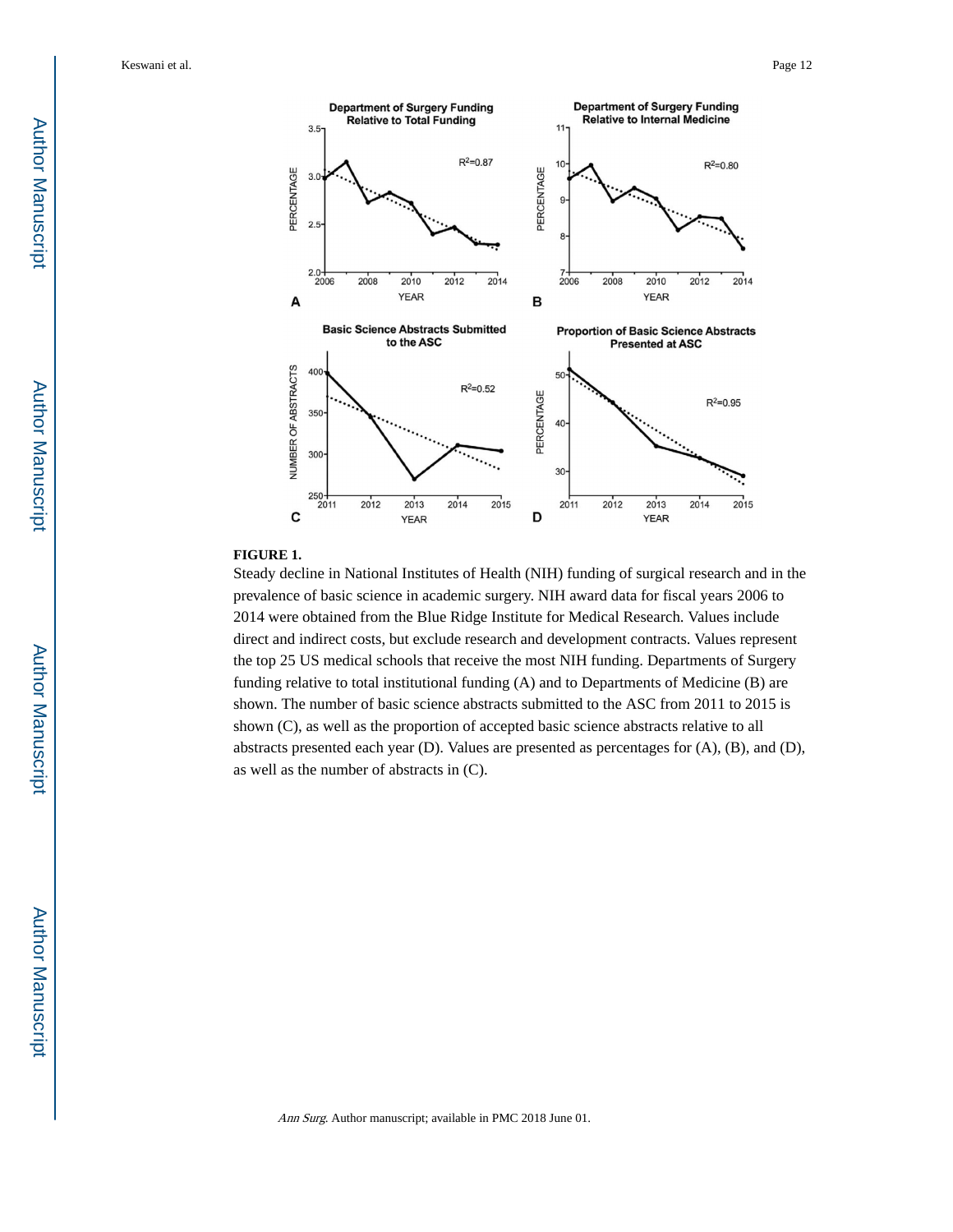**Author Manuscript** Author Manuscript



#### **FIGURE 2.**

Demographic characteristics of respondents. The career stage of respondents was classified as trainee, junior faculty (5 years or less out of training), senior faculty, or division/ department chiefs (A). Values reflect absolute numbers for 1018 participants that answered the question "What is your current academic position?" Of note, 1033 respondents participated in this survey, but 15 individuals elected to skip this question. Faculty participants were classified based on their surgical specialty (B) and type of research performed (C). (B and C) Data shown represent reporting percentages of the 757 faculty members that participated in the survey.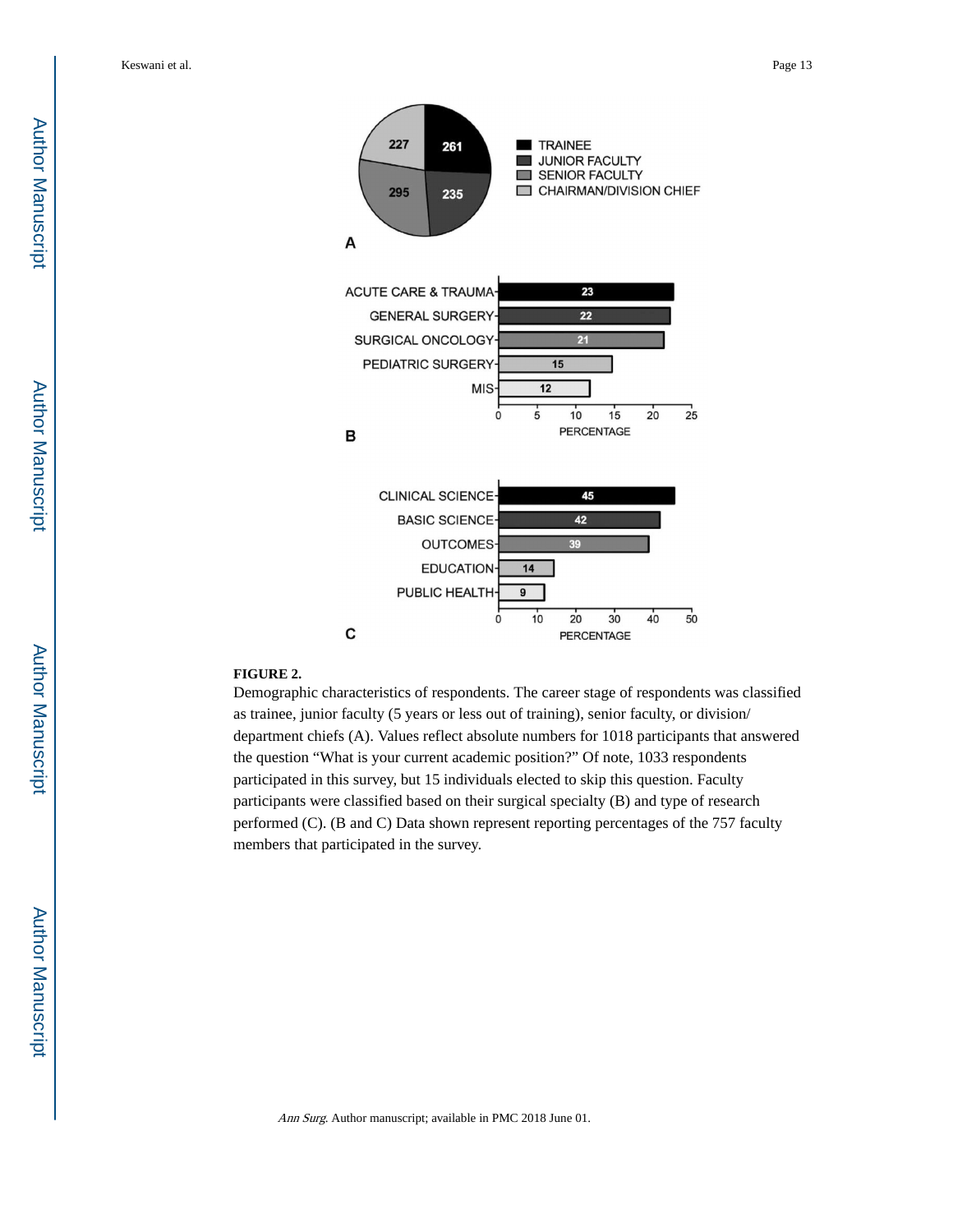

#### **FIGURE 3.**

Perceptions and pressures reflect a negative outlook on the ability of surgeons to succeed in basic research. Survey participants were asked: "Do you believe it is realistic to expect surgeons to be successful basic scientists in today's hospital environment?" Responses were tabulated for all faculty (A), those doing basic vs. clinical research (B), and those with and without funding (C). A total of 53 editorial comments were provided by the 130 basic researchers with extramural funding who answered "no" to this question, and their primary reasons are shown graphically in (D). Focusing on this specific subgroup, data were analyzed from the following 3 questions: "Do considerations around work-life balance impact your desire/commitment to pursue research?", "Do excessive hospital administrative duties have an impact on your ability to do research?", and "Do you feel pressure to be clinically productive and generate revenue, so much so that it impacts your ability to do research?" Values represent the percentage of that subgroup responding "yes" (E).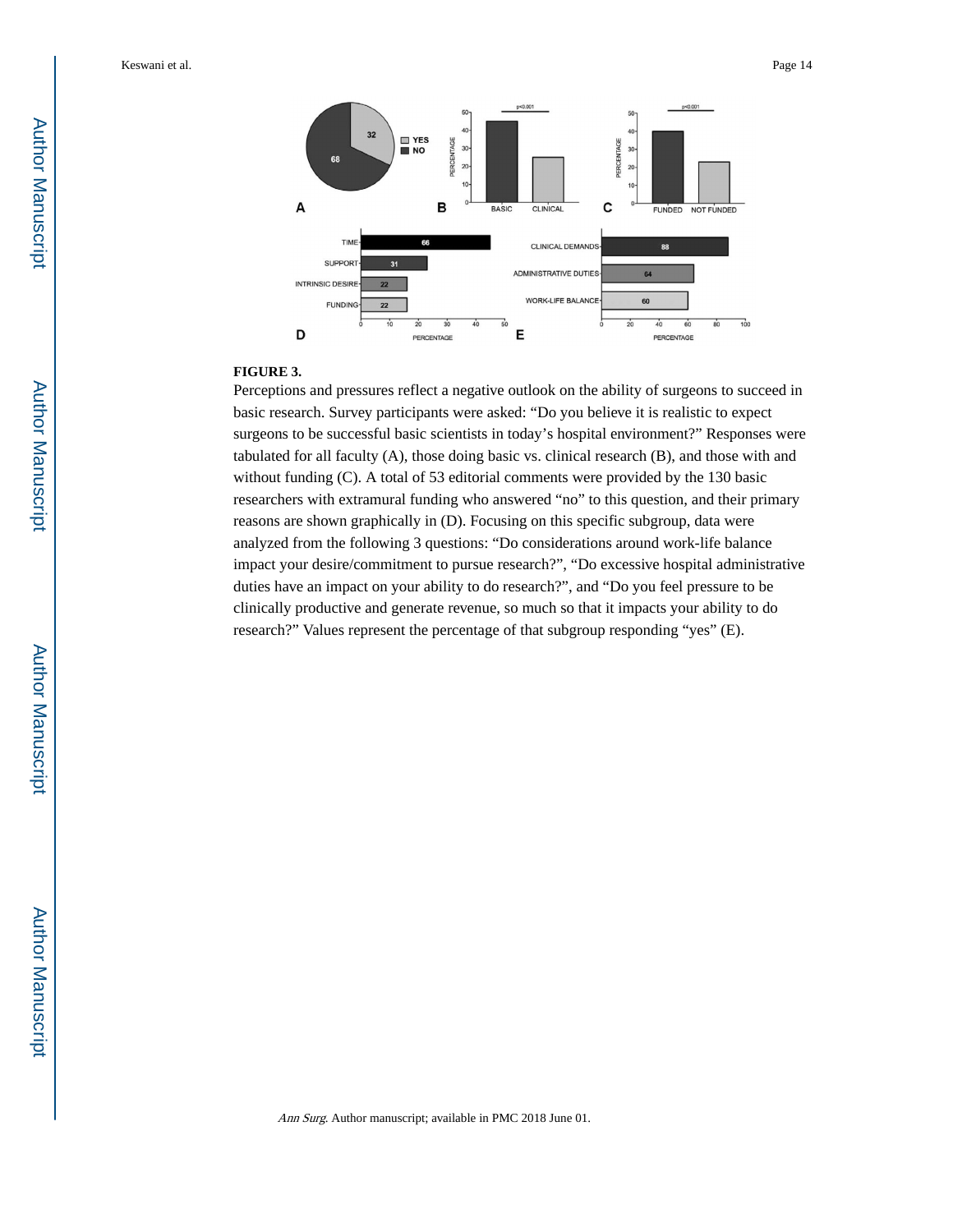

#### **FIGURE 4.**

Extramural funding among academic surgeons. Faculty were asked "Do you currently have research funding awarded from outside your institution?" and the results are shown for all faculty and for the clinical and basic research subgroups (A). Sources of funding for basic researchers are shown in (B). Faculty with funding are stratified by basic vs. clinical research and by career stage, showing lower funding rates among younger faculty and consistently among clinical researchers (C). Respondents were asked "Approximately how many applications have you submitted for National Institutes of Health/federal funding in the last 3 years?" The response is shown by the dark bars, with the number of submissions along the x axis, and represents the percentage of respondents who submitted the specified number of grants. Submission number was correlated with a respondent's funding status, shown by the light bars, which represent the proportion of individuals who are actively funded for each of the groups of grant submission numbers. The results are shown for both basic science (D) and clinical research (E).